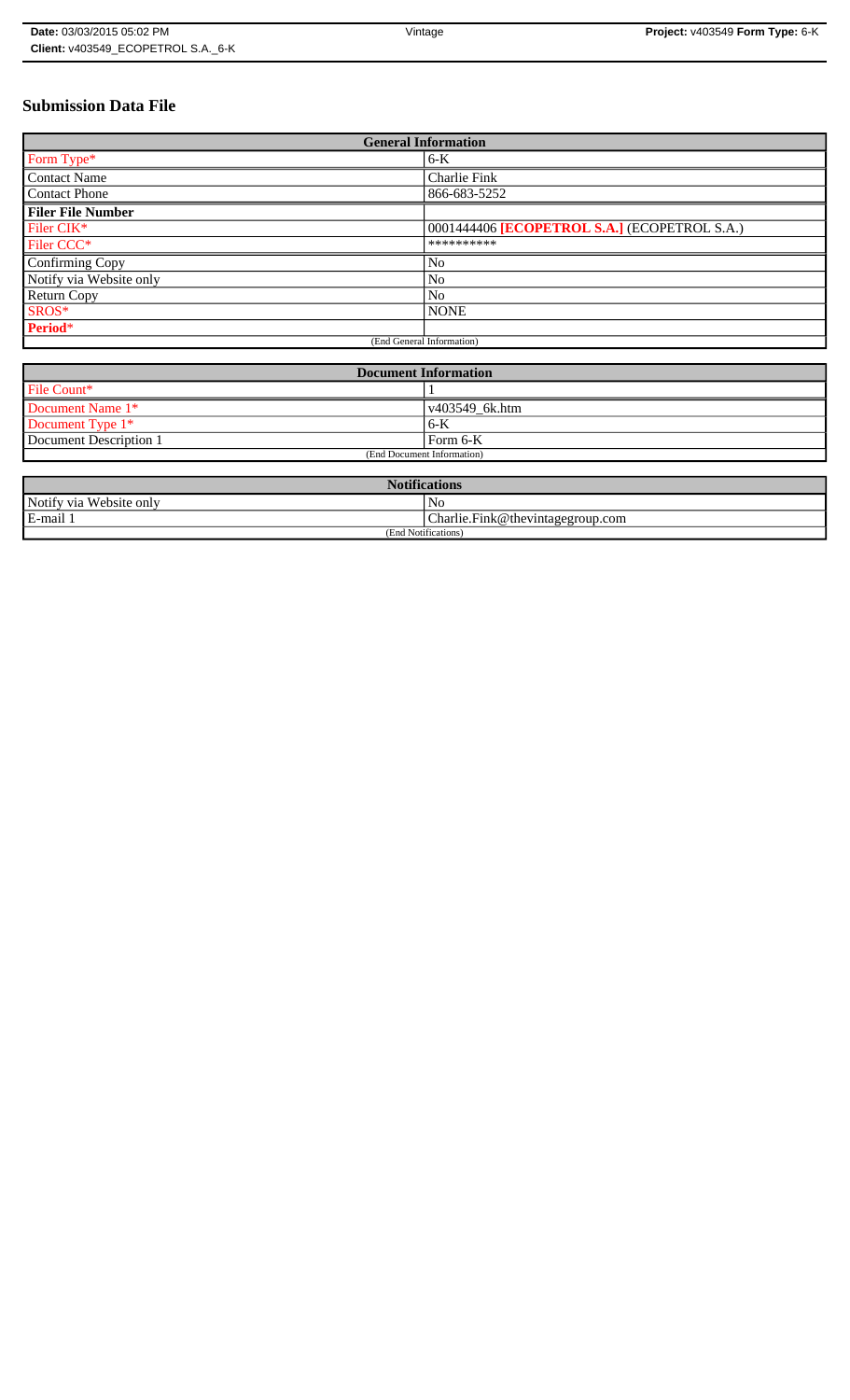#### **UNITED STATES SECURITIES AND EXCHANGE COMMISSION Washington, D.C. 20549**

## **FORM 6-K**

#### **REPORT OF FOREIGN PRIVATE ISSUER PURSUANT TO RULE 13a-16 OR 15d-16 UNDER THE SECURITIES EXCHANGE ACT OF 1934**

For the month of March, 2015 Commission File Number 001-34175

ECOPETROL S.A.

(Exact name of registrant as specified in its charter)

N.A.

(Translation of registrant's name into English)

COLOMBIA

(Jurisdiction of incorporation or organization)

Carrera 13 No. 36 – 24 BOGOTA – COLOMBIA

(Address of principal executive offices)

Indicate by check mark whether the registrant files or will file annual reports under cover of Form 20-F or Form 40-F.

Form 20-F  $\boxtimes$  Form 40-F  $\Box$ 

Indicate by check mark if the registrant is submitting the Form 6-K in paper as permitted by Regulation S-T Rule 101(b)(1)

Yes $\square$  No  $\square$ 

Indicate by check mark if the registrant is submitting the Form 6-K in paper as permitted by Regulation S-T Rule 101(b)(7)

Yes □ No ⊠

Indicate by check mark whether the registrant by furnishing the information contained in this form is also thereby furnishing the information to the Commission pursuant to Rule 12g3-2(b) under the Securities Exchange Act of 1934.

 $\mathbf{Yes} \ \square \ \mathbf{No} \ \boxtimes$ 

If "Yes" is marked, indicate below the file number assigned to the registrant in connection with Rule 12g3-2(b): 82-  $N/A$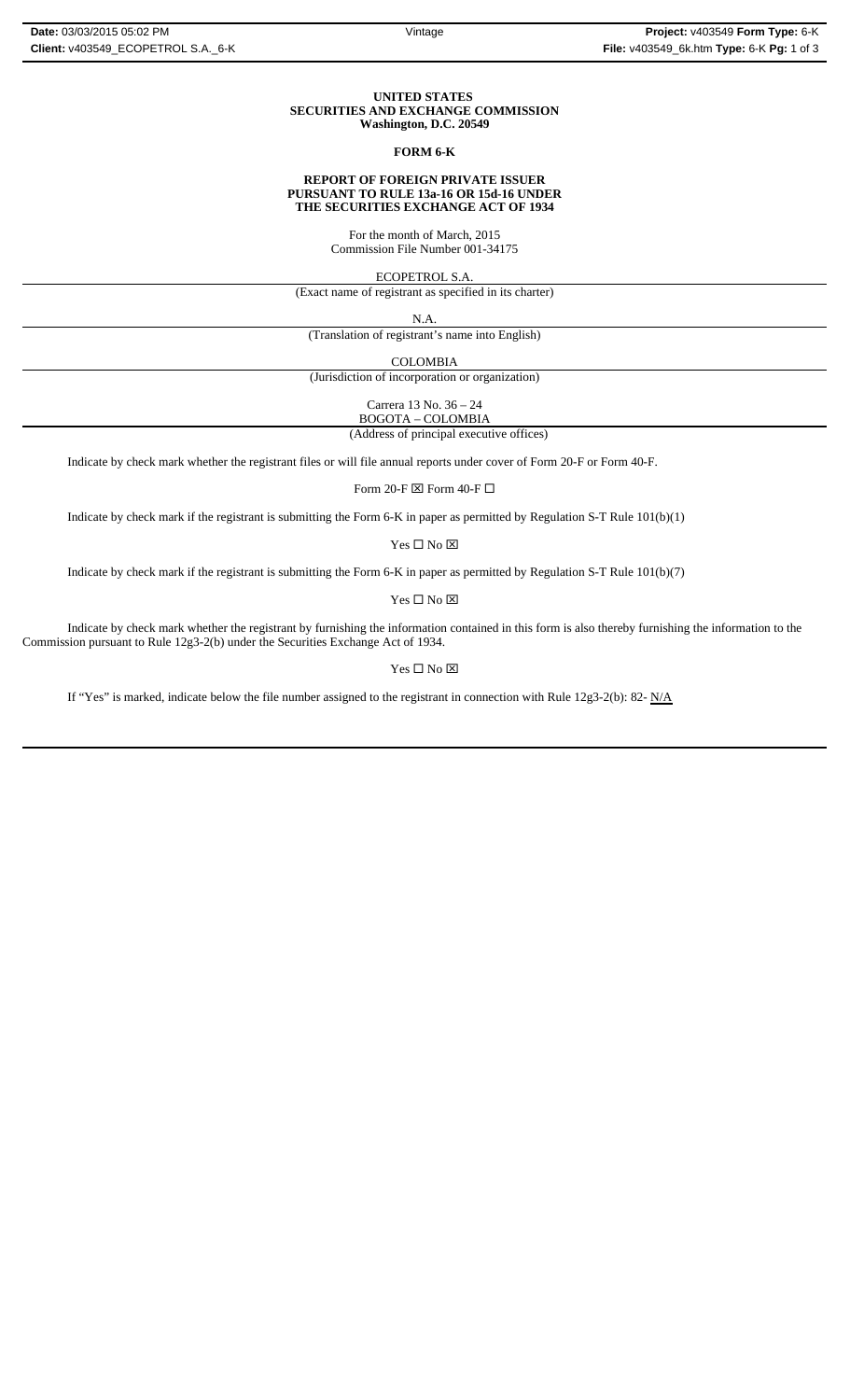### **Earnings Distribution Proposal for Fiscal Year 2014**

Ecopetrol S.A. (BVC: ECOPETROL; NYSE: EC; TSX: ECP) announces its earnings distribution proposal for the year 2014 as approved by the company's Board of Directors; which will be presented for consideration by the Shareholder's General Assembly at its meeting on March 26, 2015:

- It is proposed that 70% of net earnings of Ecopetrol S.A. for 2014 be distributed as an ordinary dividend.
- The ordinary dividend would be COP\$133.00 per share.

The number of dividend payments will be decided by the Shareholder's General Assembly.

#### **Bogotá D.C., March 3, 2015**

*Ecopetrol is the largest company in Colombia and is an integrated oil & gas company; it is among the top 50 oil companies in the world and among the four top ones in Latin America. Besides Colombia - where it generates over 60% of the national production - it has exploration and production activities in Brazil, Peru & the US (Gulf of Mexico). Ecopetrol owns the largest refinery in Colombia and most of the pipeline and multi-product pipeline network in the country, and is significantly increasing its participation in bio-fuels.*

*This release contains statements that may be considered forward looking statements within the meaning of Section 27A of the U.S. Securities Act of 1933 and Section 21E of the U.S. Securities Exchange Act of 1934. All forward-looking statements, whether made in this release or in future filings or press releases or orally, address matters that involve risks and uncertainties, including in respect of the Company's prospects for growth and its ongoing access to capital to fund the Company's business plan, among others. Consequently, changes in the following factors, among others, could cause actual results to differ materially from those included in the forward-looking statements: market prices of oil & gas, our exploration and production activities, market conditions, applicable regulations, the exchange rate, the Company's competitiveness and the performance of Colombia's economy and industry, to mention a few. We do not intend, and do not assume any obligation to update these forward-looking statements.*

**For further information, please contact:** 

**Investor Relations Director (A)** Claudia Trujillo Phone: +571-234-5190 e-mail: investors@ecopetrol.com.co

-----------------------------------------

**Media Relations (Colombia)**  Jorge Mauricio Tellez Phone: + 571-234-4329 Fax: +571-234-4480 e-mail: mauricio.tellez@ecopetrol.com.co